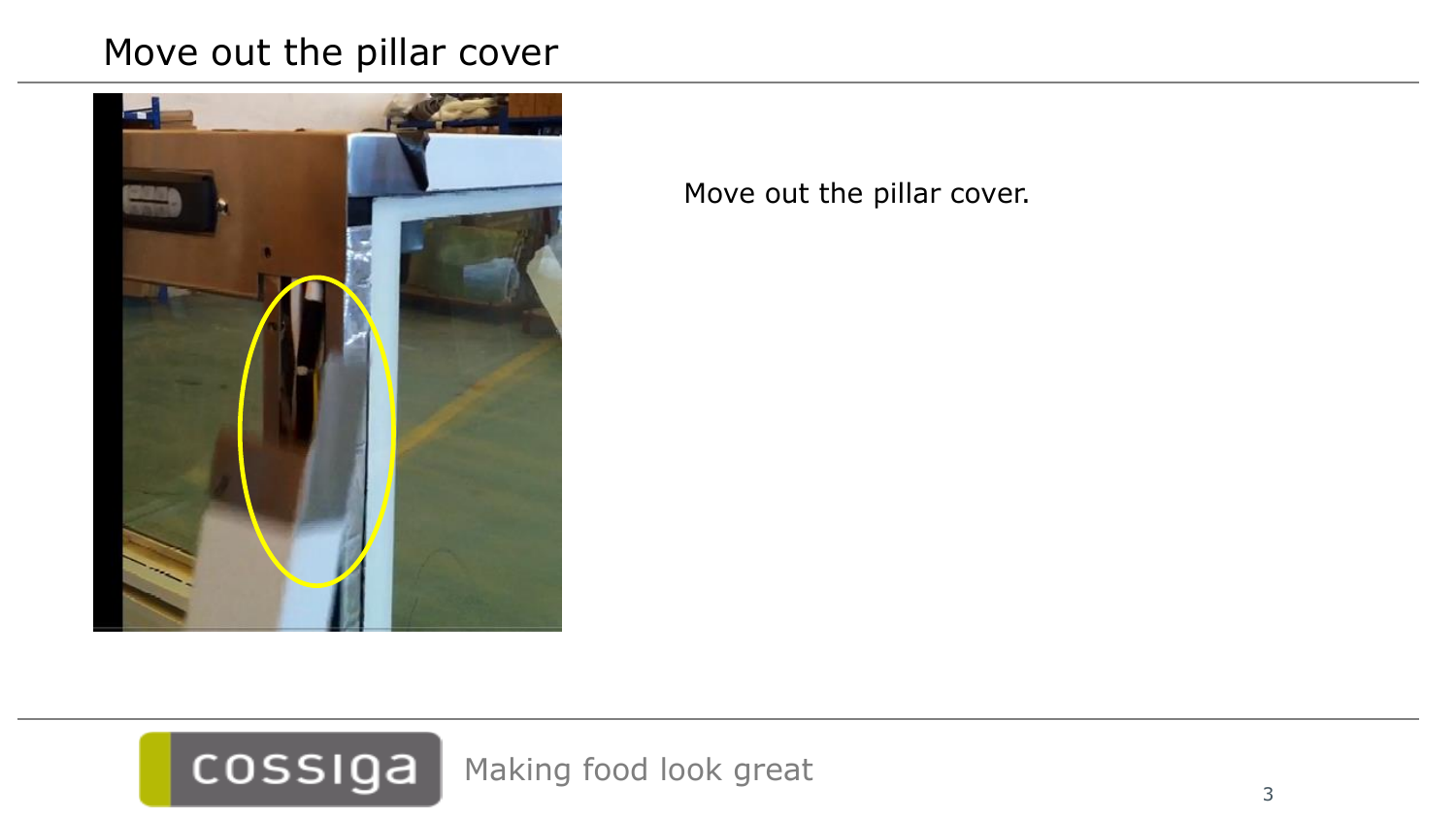## Move out the top cap



Push the controller and lift up the top cap the move it out.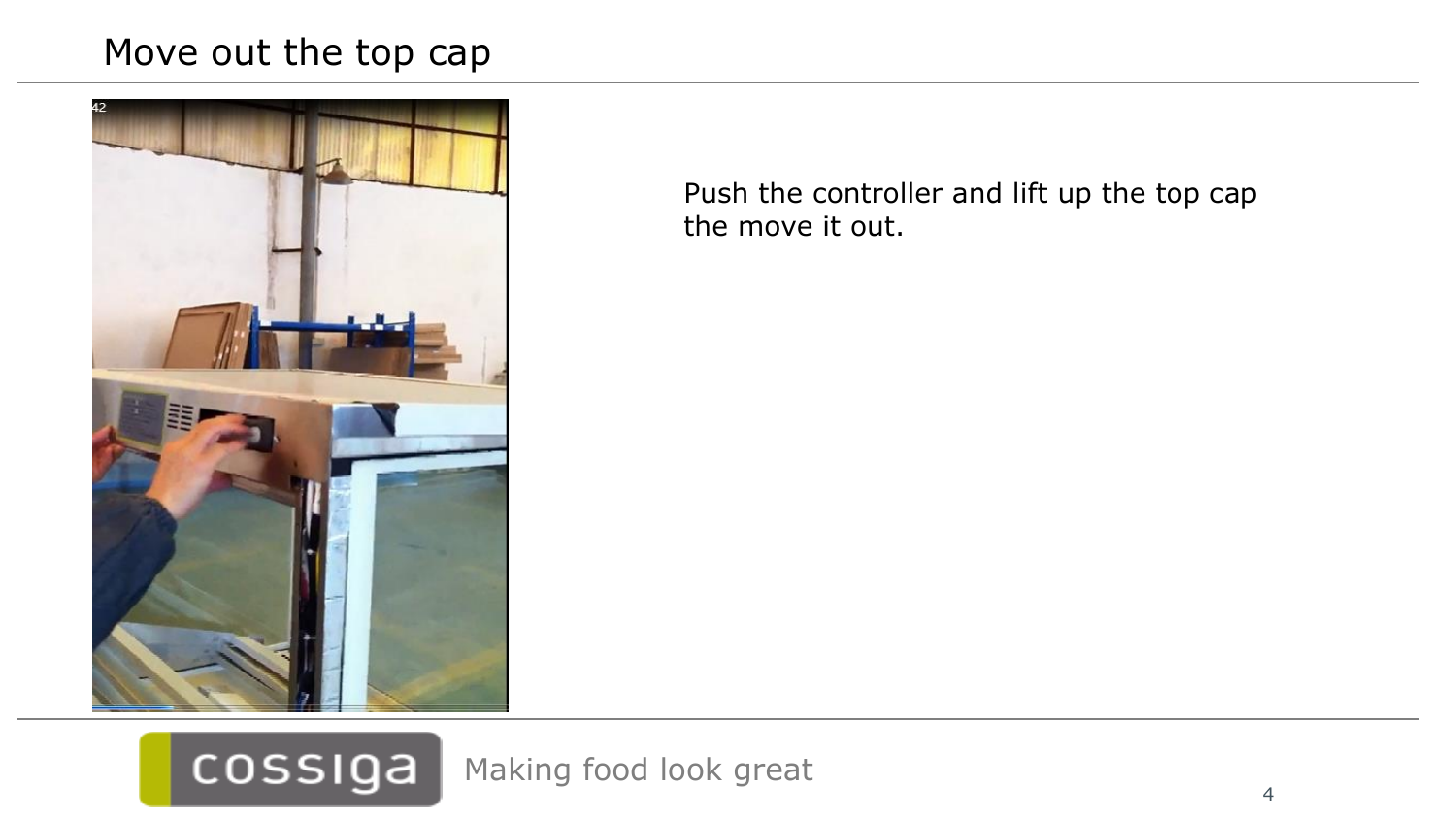## Move out the glass buffer strip



Take out buffer strip and rubber.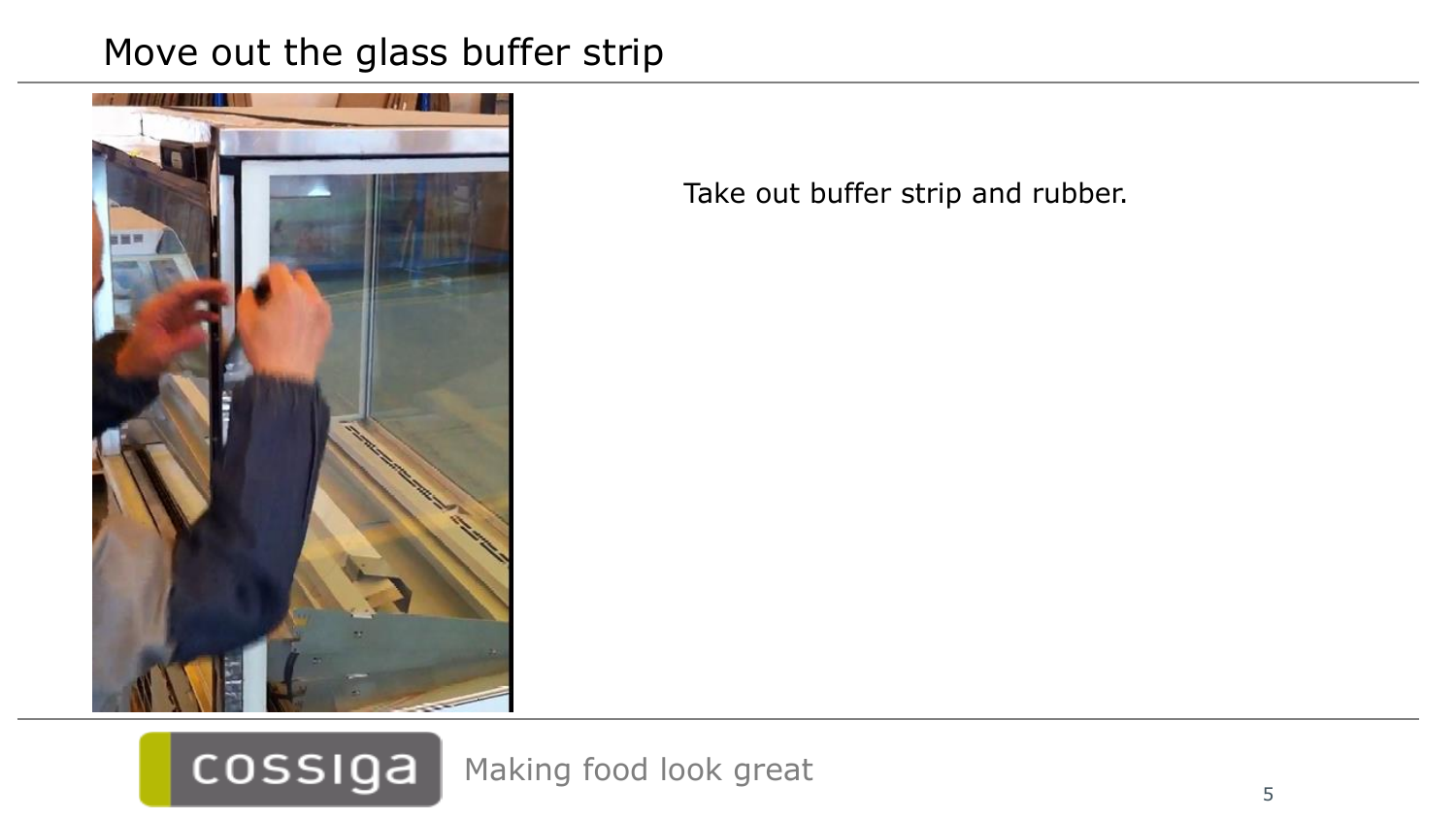## Move out the end glass



Clamp the glass and then pull it to the rear side, slowly. When the glass out of the front slot, then lift up the glass and take it out of the cabinet.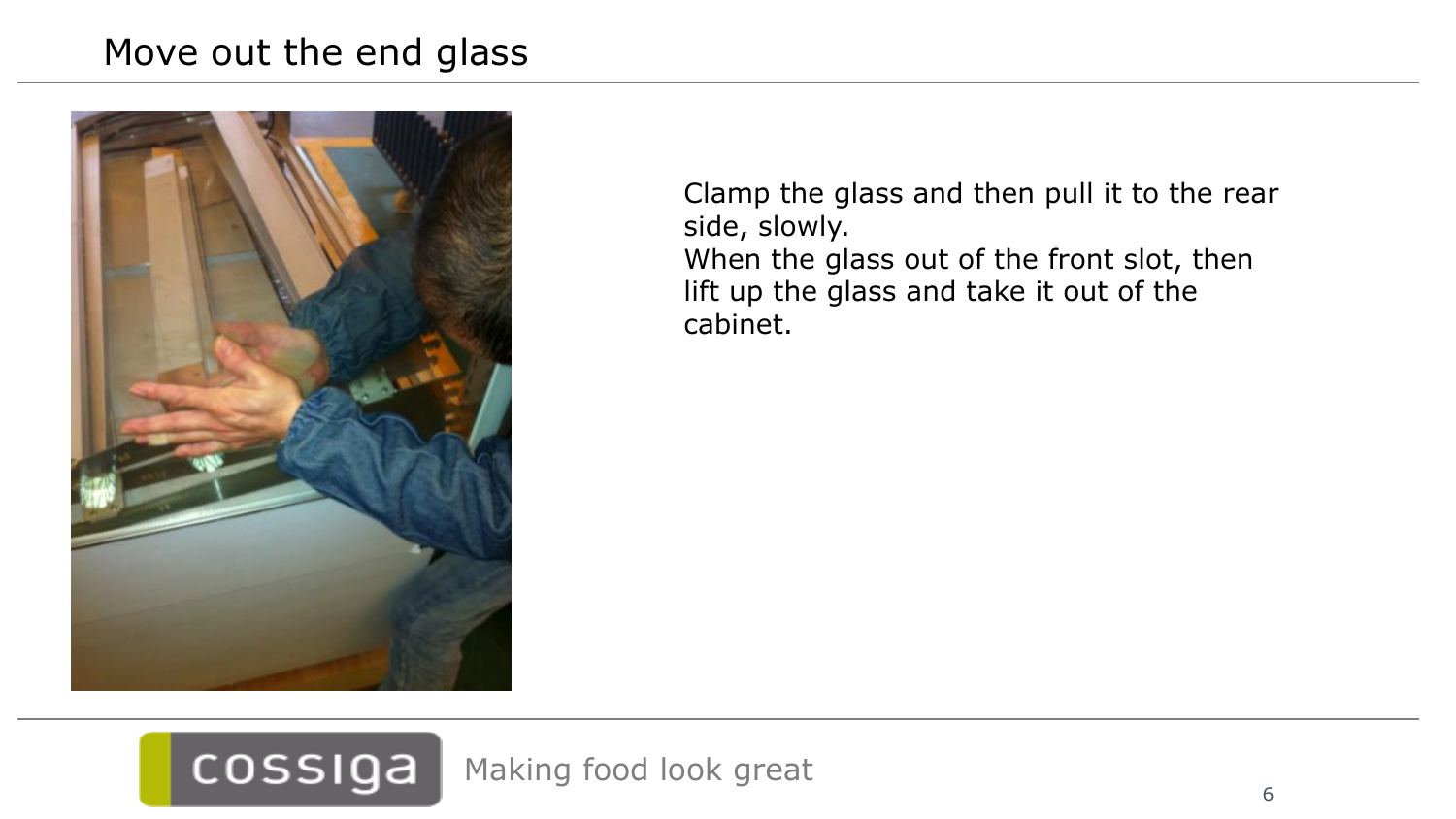## Move out LED shelf





Loosen LED plug and move away the LED shelf.

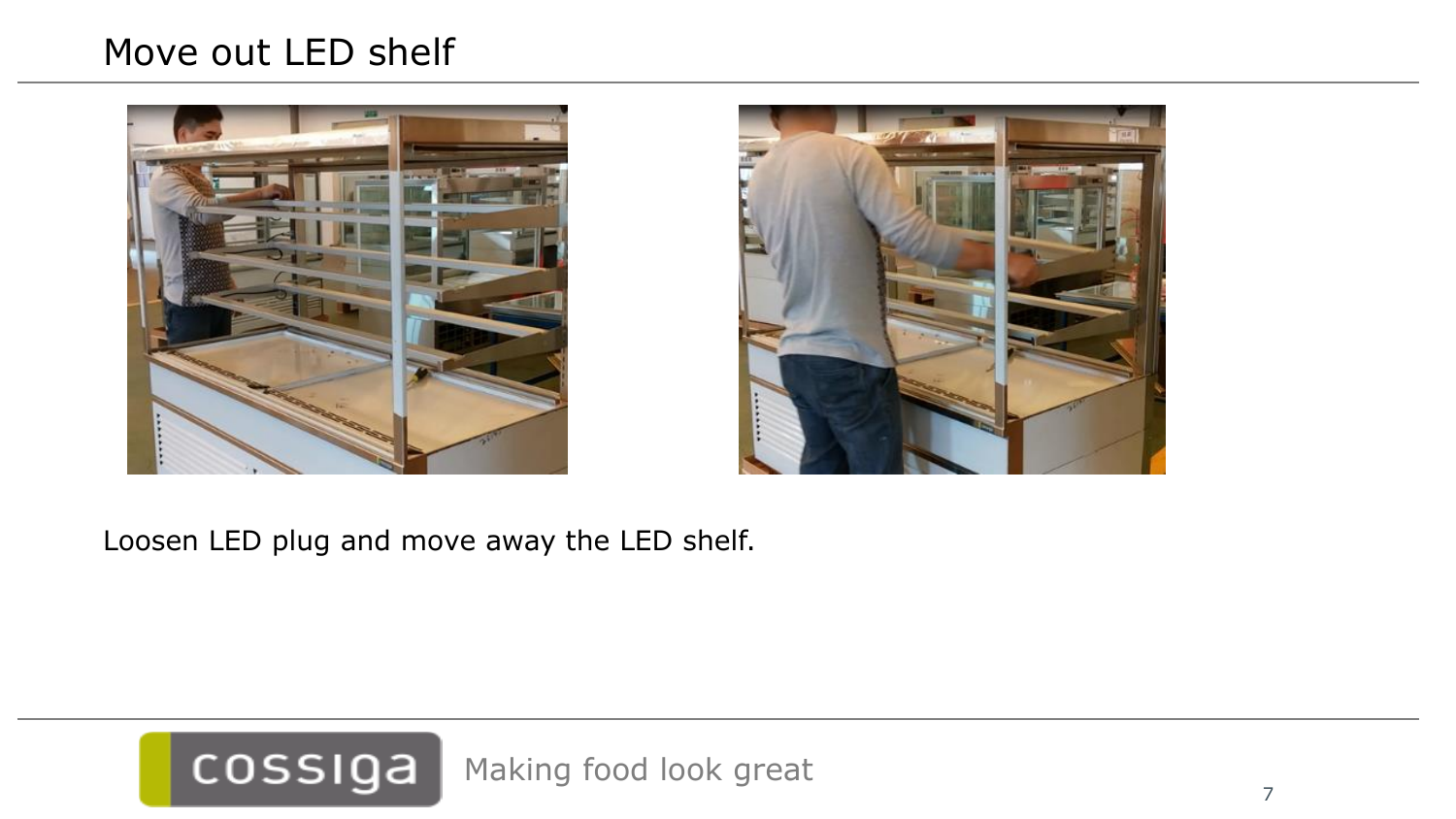## Solid glass clamp hole



- 1) Make the AL slot be in line with the front frame
- 2) Put the clamp to close up the AL slot, and mark down the clamp hole;
- 3) Drill the clamp hole, and reaming.

cossiga

Making food look great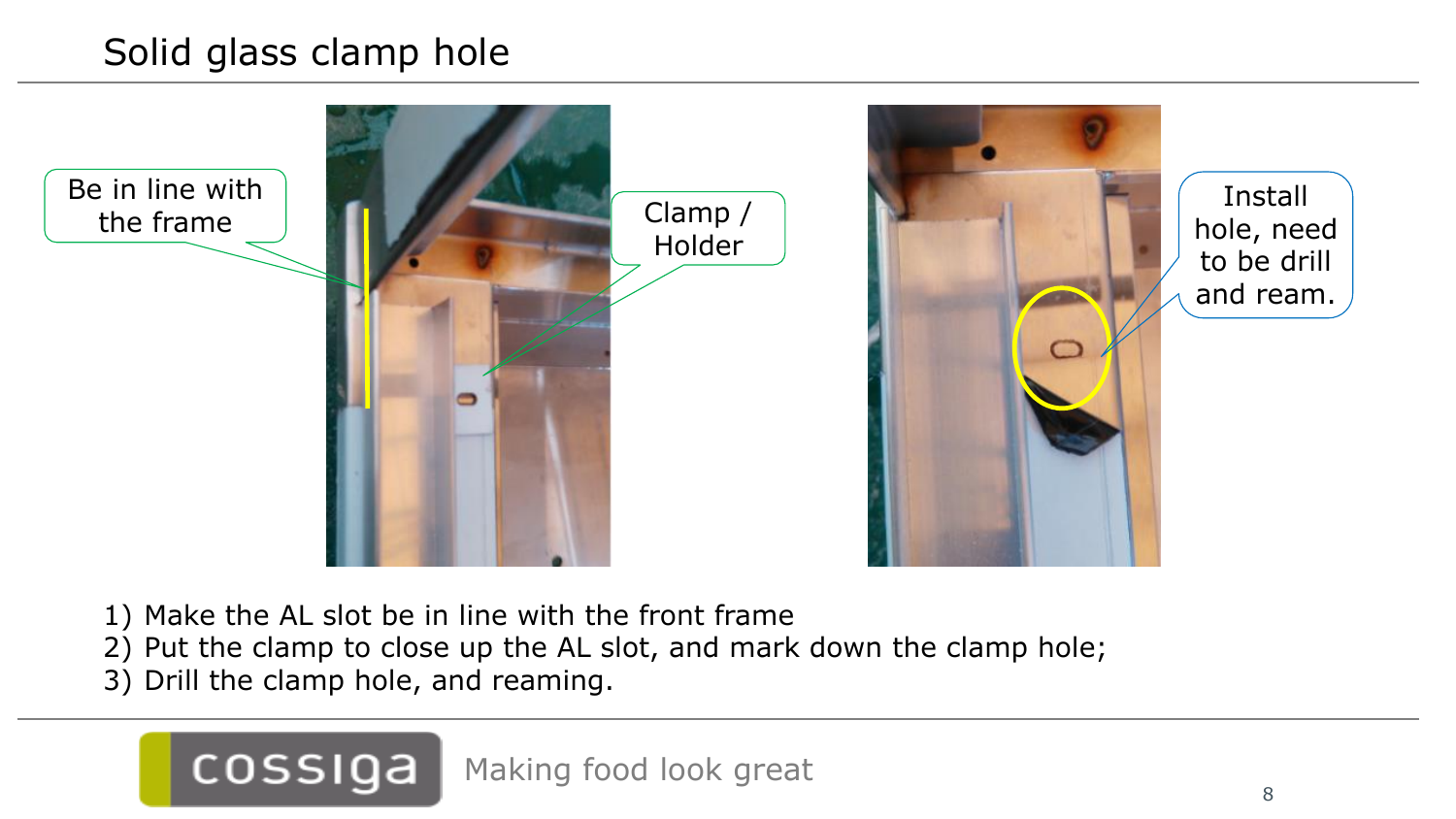### Move out the glass door track





Loosen the screws of upper & lower door track, and move away the door track.

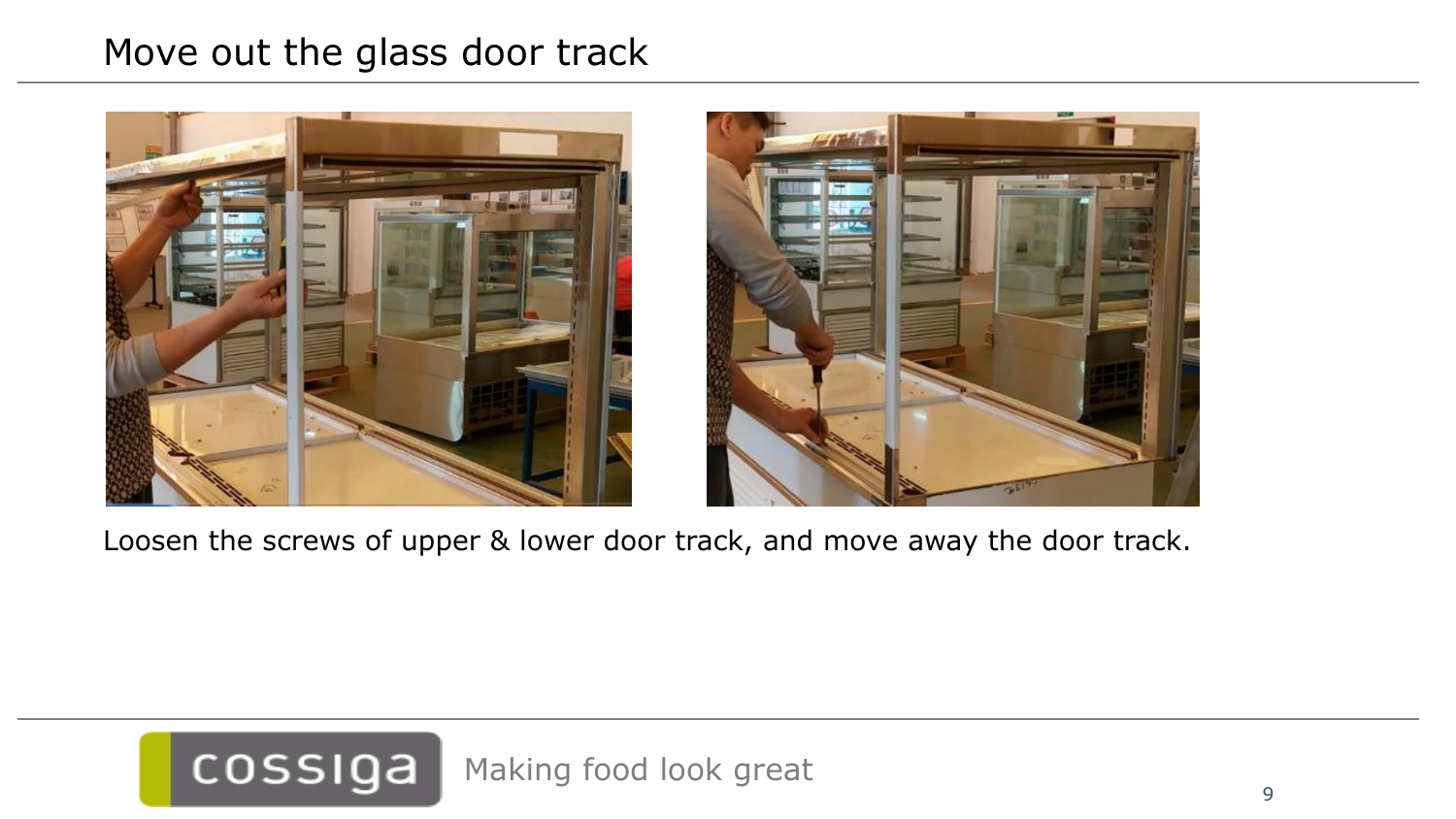## Install solid front glass



Put the AL slot with gasket on the bottom of glass, and use a tape to stick the slot and glass.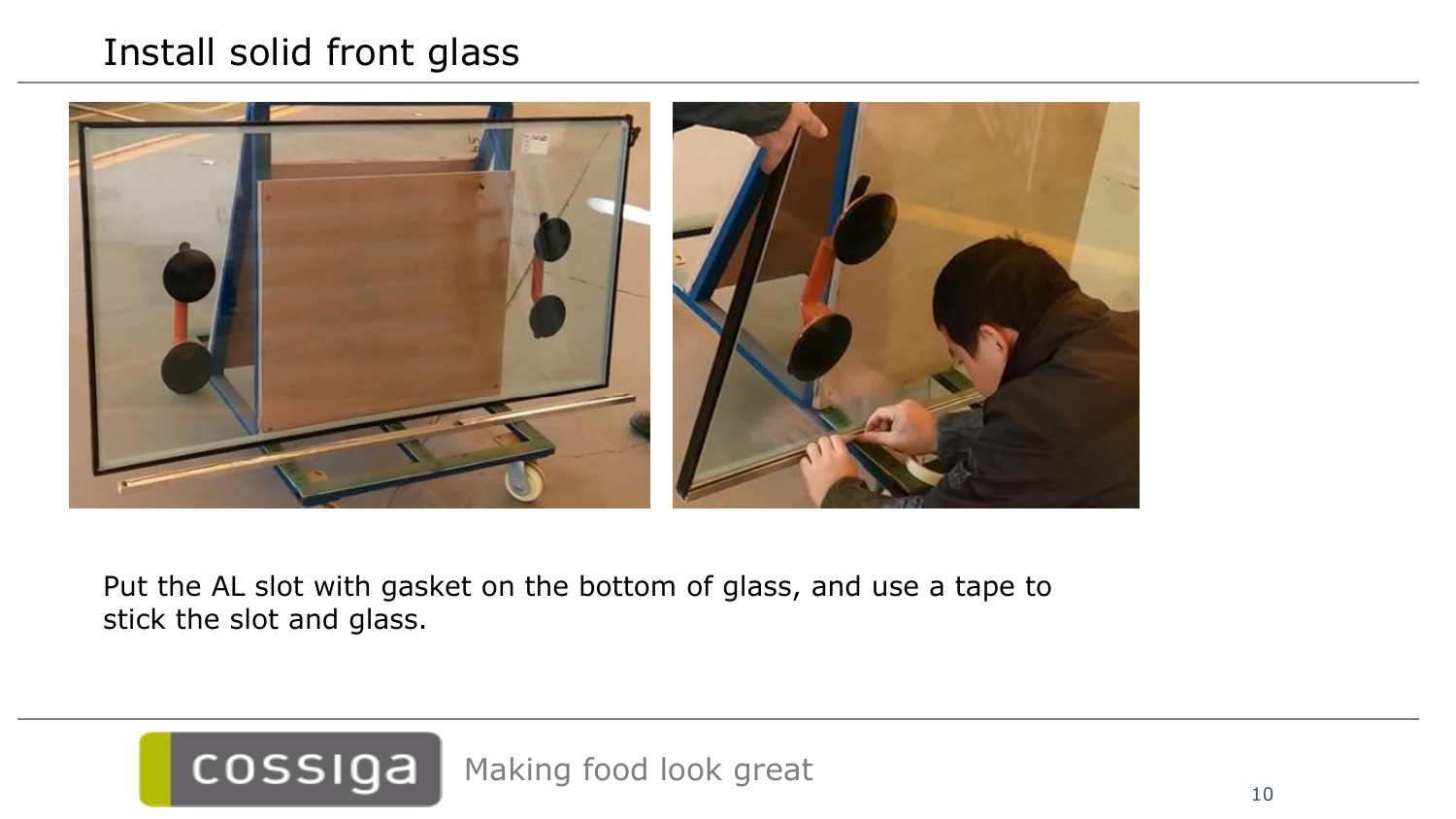## Install solid front glass



Move and install the solid front glass. Glass need to be incline and through the front side.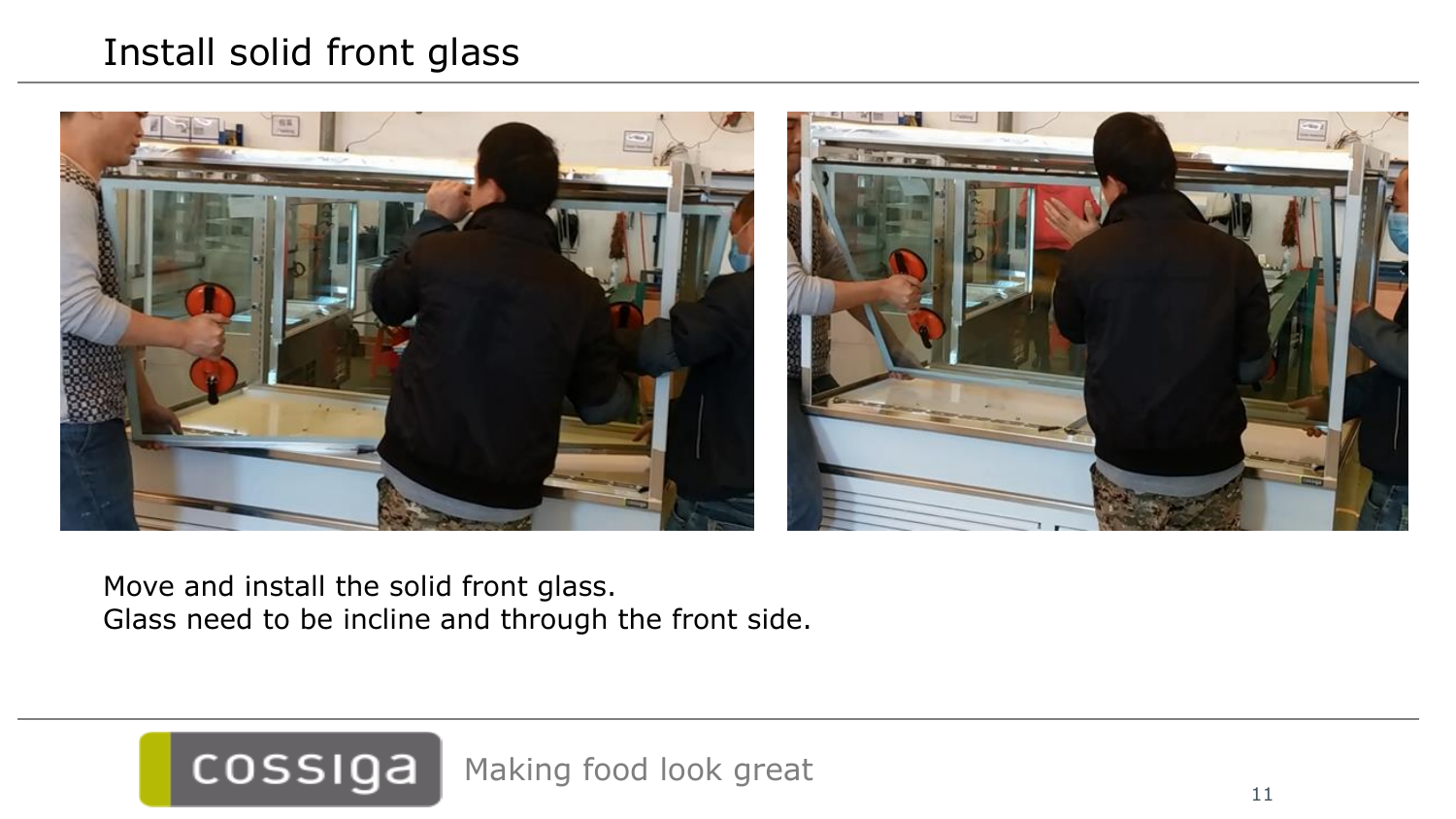## Install solid front glass



- 1) Thread the glass heater wire from the top corner;
- 2) Install the glass vertical, and close up to the front cabinet.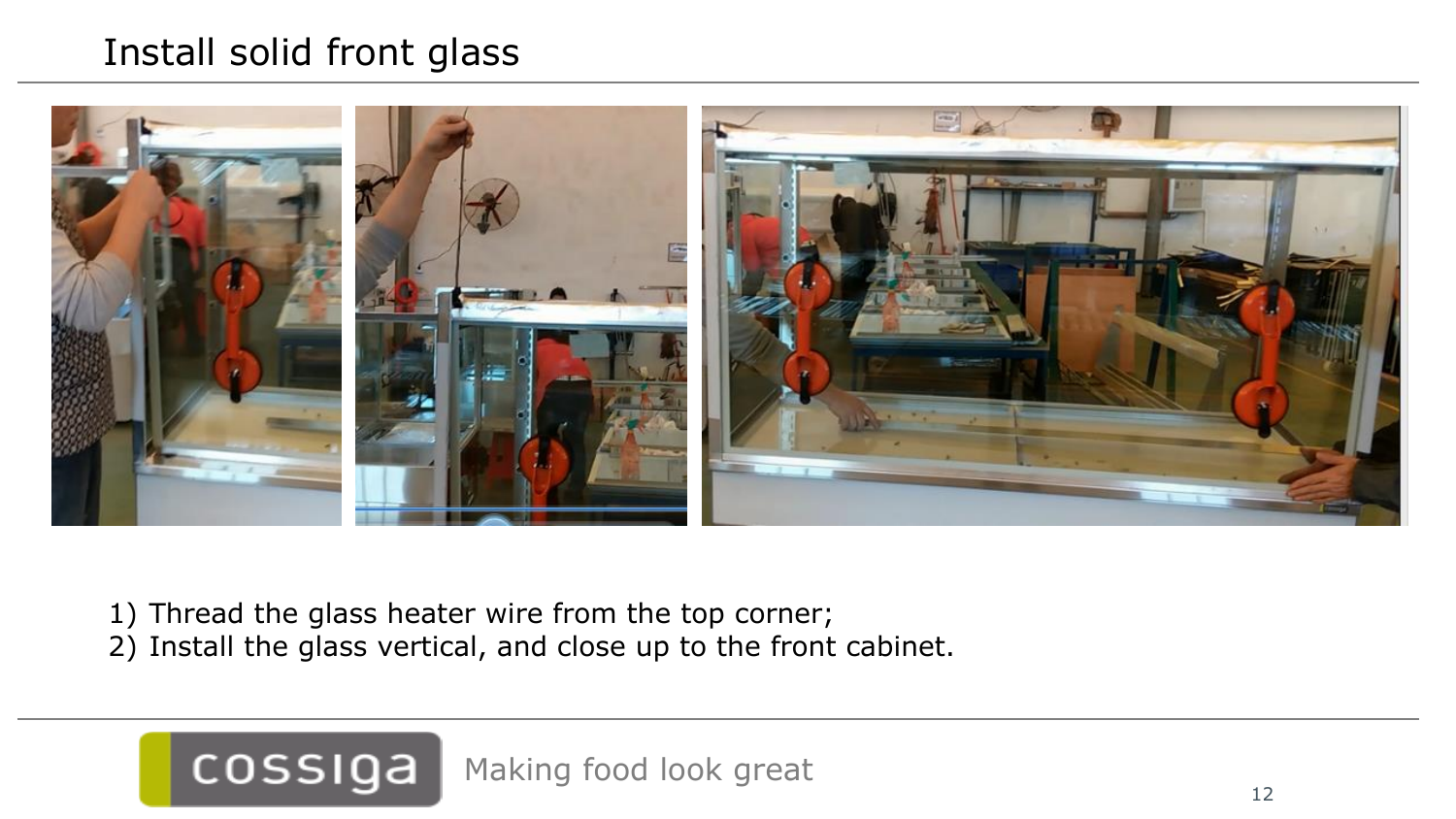## Install the upper door track



- 1) Mark down the upper door track hole;;
- 2) And drill the hole
- 3) Install the door track and lock the screw;.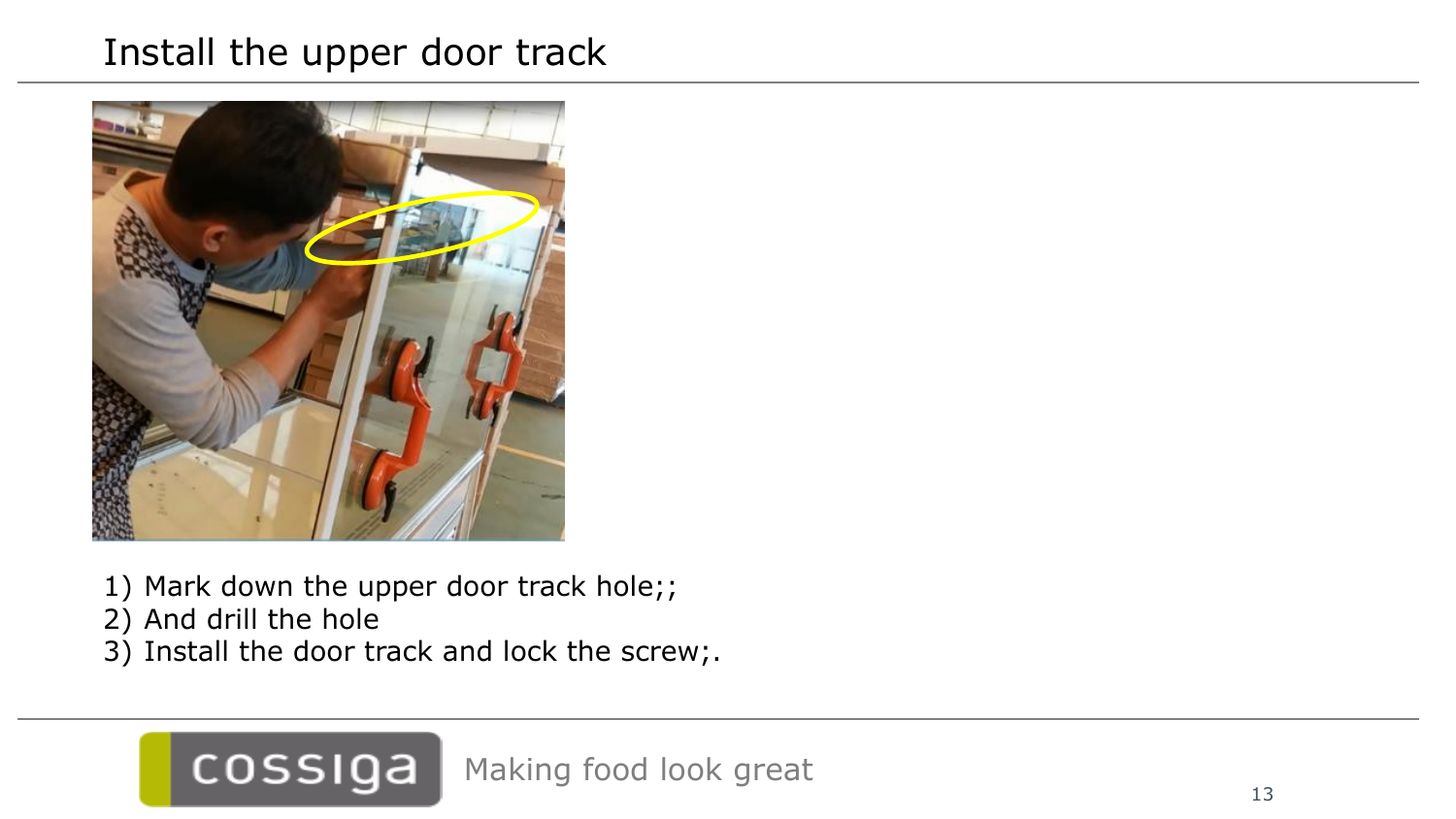## Fix the front glass front



Install the glass clamp.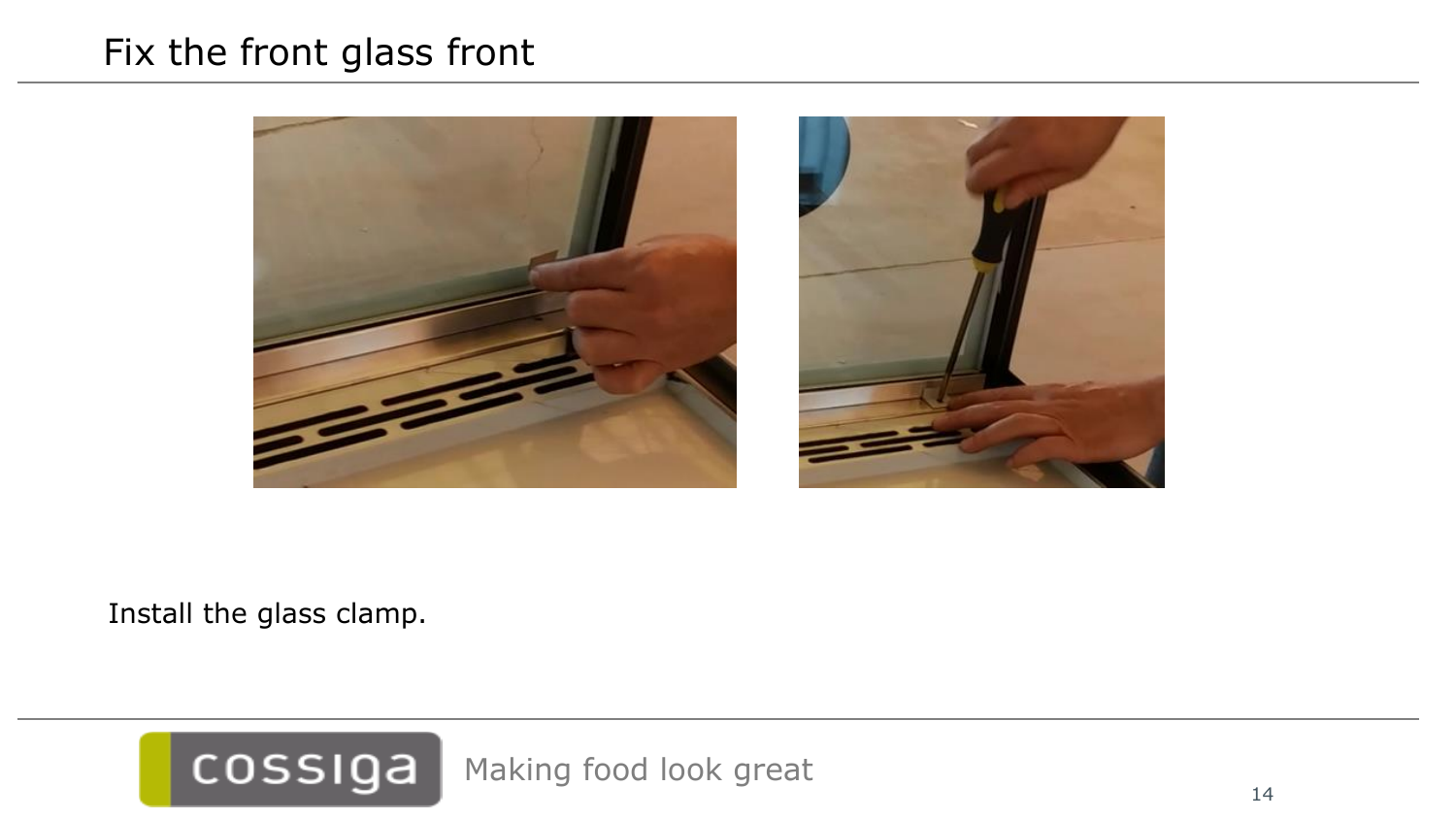## Install a new smaller plate



1) Loosen the plate screws, and cut the ties; 2) move out the plate.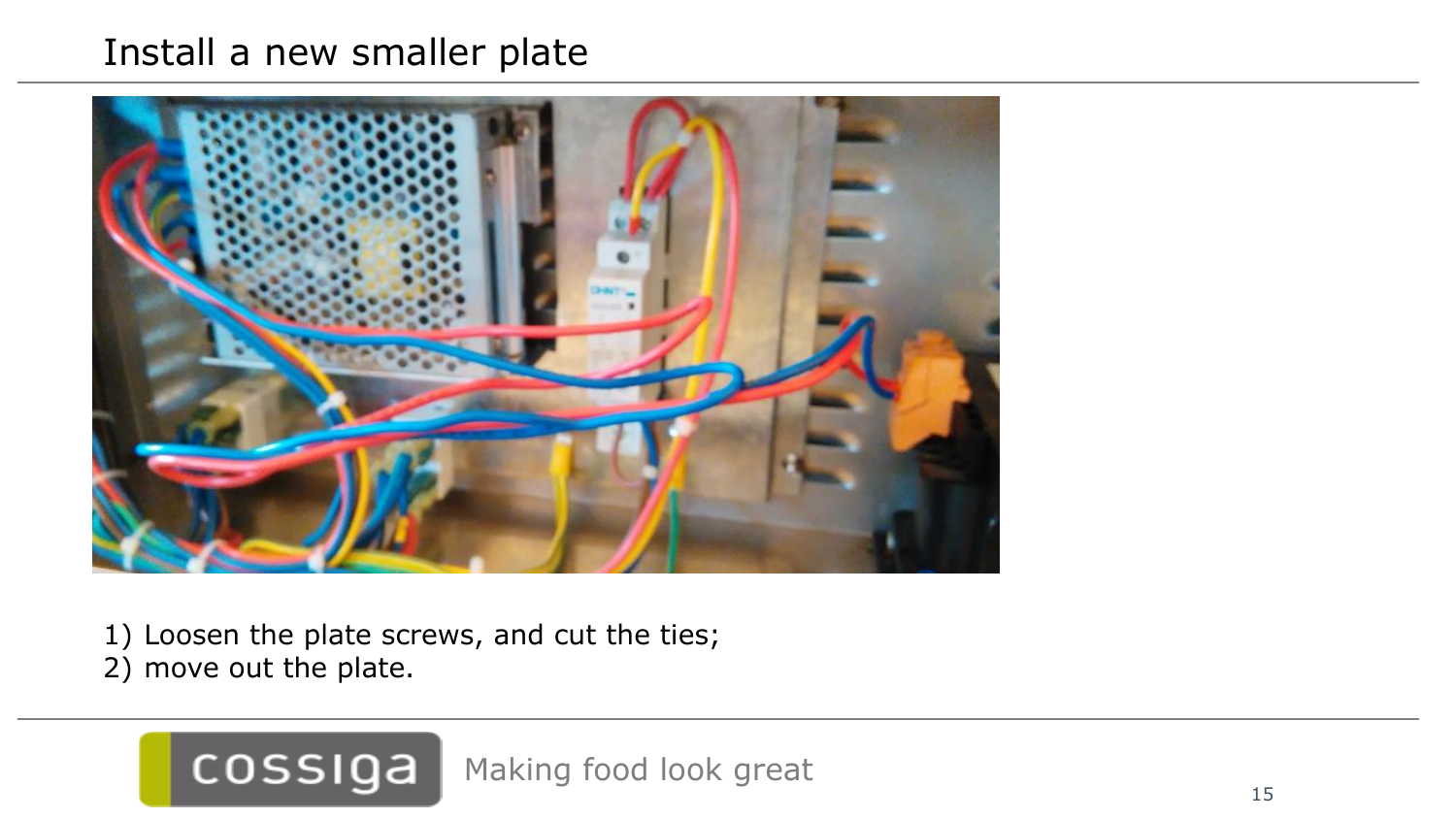## Install a new smaller plate



- 1) Install the new plate and mark down the hole (pic in red).
- 2) Drill the hole and ream it;

cossiga

3) Install the new plate

Making food look great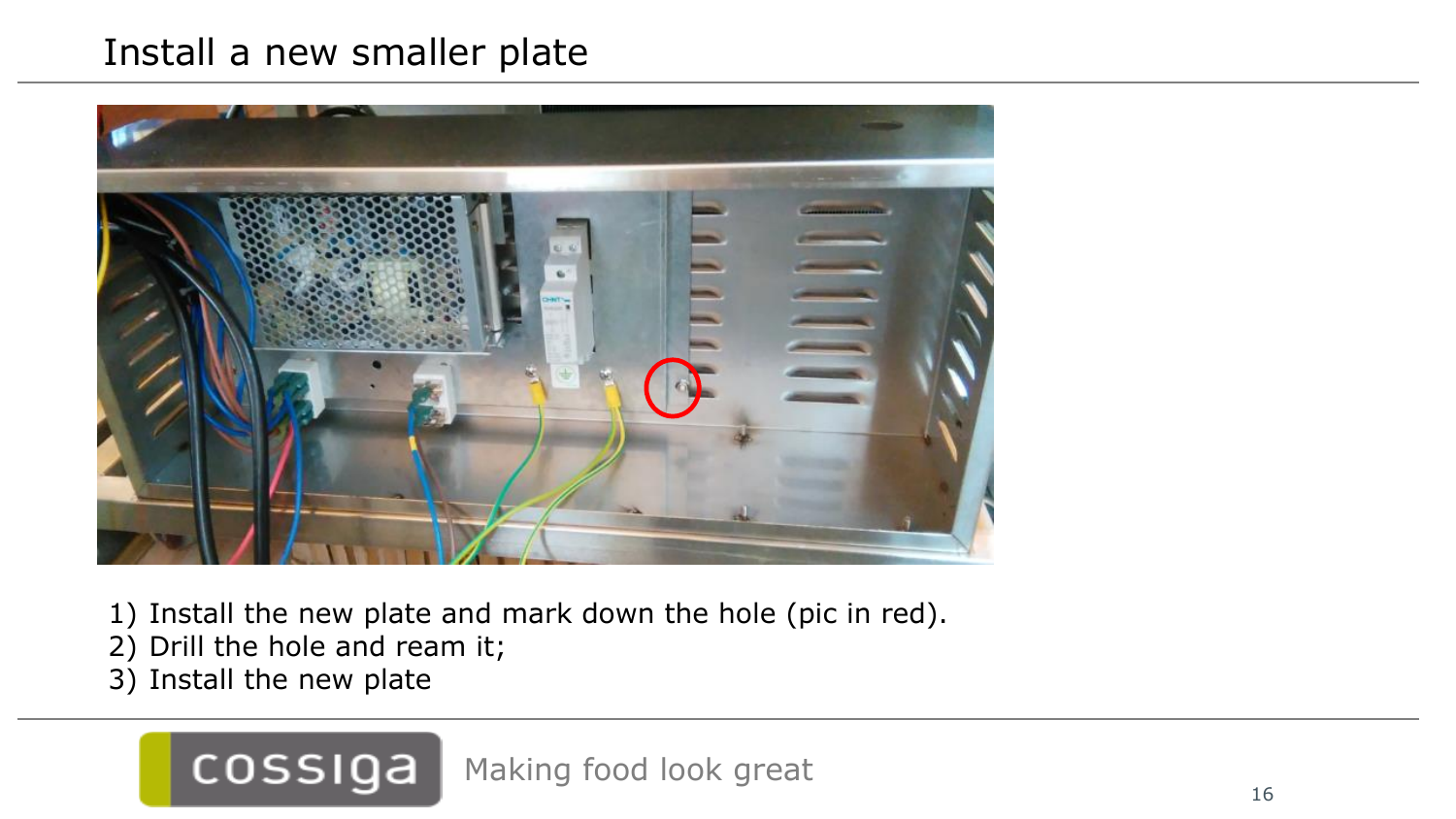## Install and wiring the transformer



- 1) Stick a "double-side tape" on the bottom of transformer;
- 2) Wiring the transformer.
	- a. Short blue wire fixed on "N", and "11"pin on transformer;
	- b. Short red wire fixed on "L", and "10" pin on transformer;

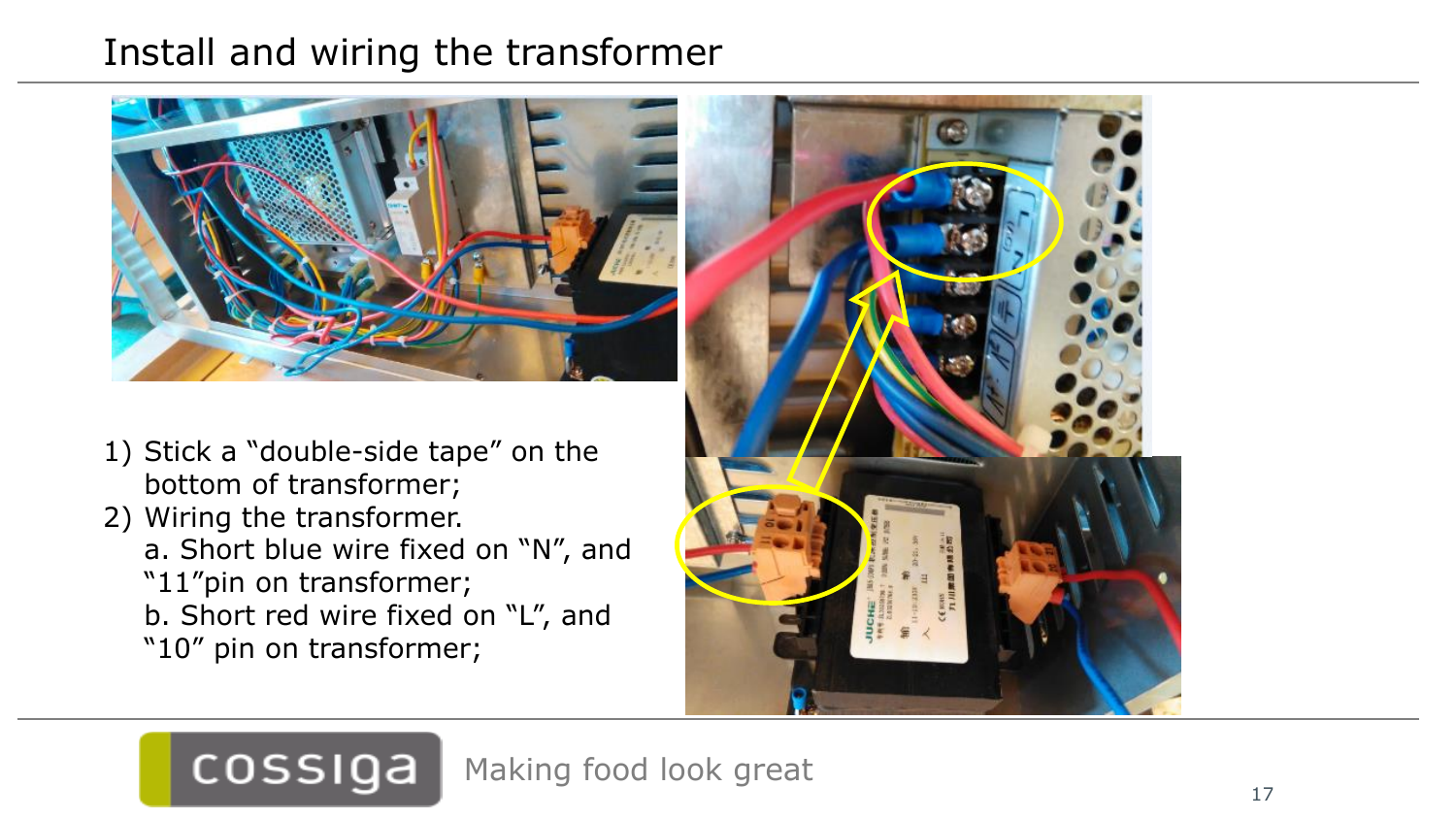## Install and wiring the transformer



- c. Long blue wire fixed on "20" pin, and long red wire fixed on "21";
- d. Pass the long wire through the hole of controller box.
- e. Install the transformer by "double-side tape"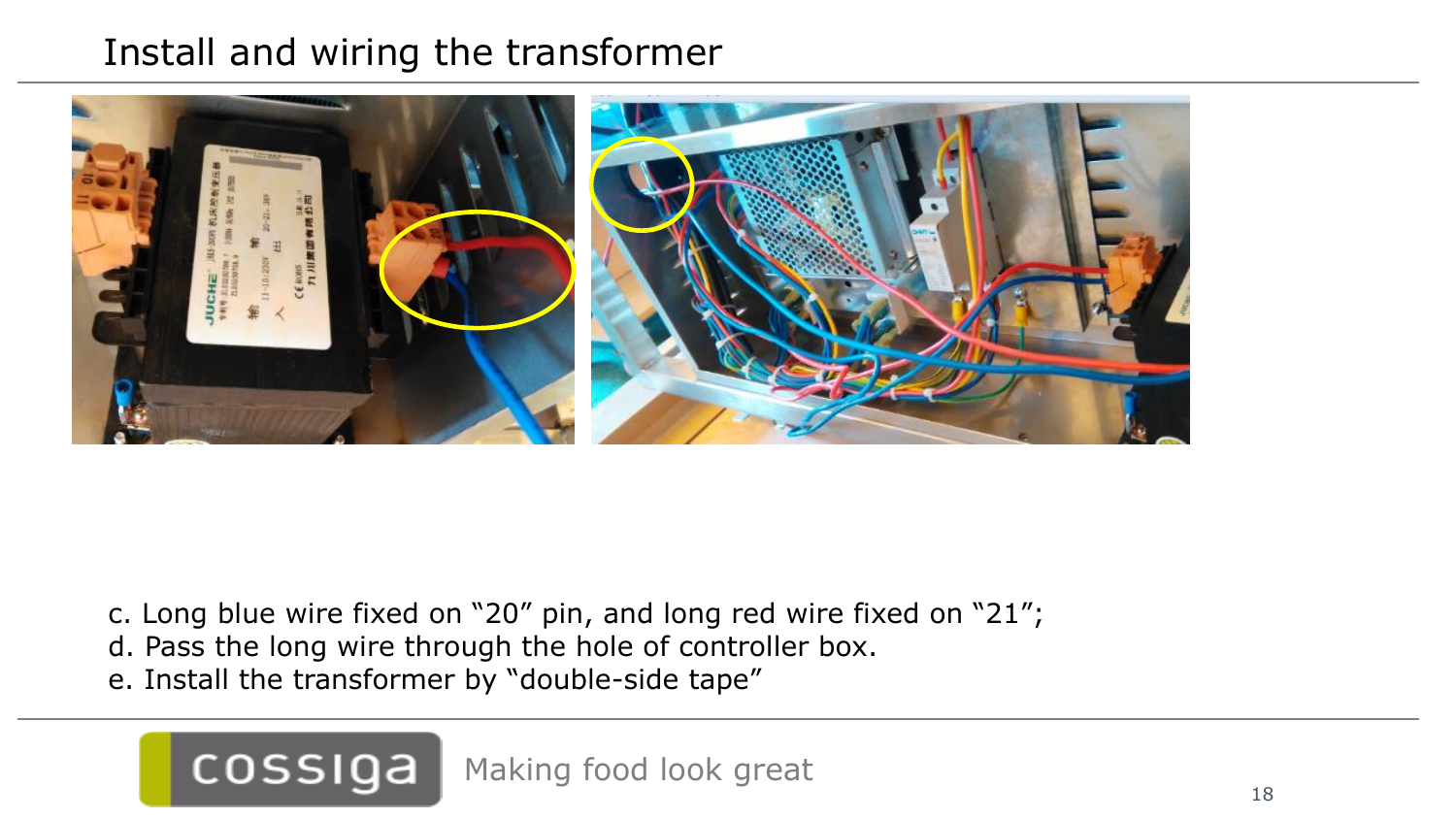## Install and wiring the transformer



f. Pass through the wire as above pic show; g. Separate blue and red wire to connect the solid glass wires. And wrap the electrical tape.

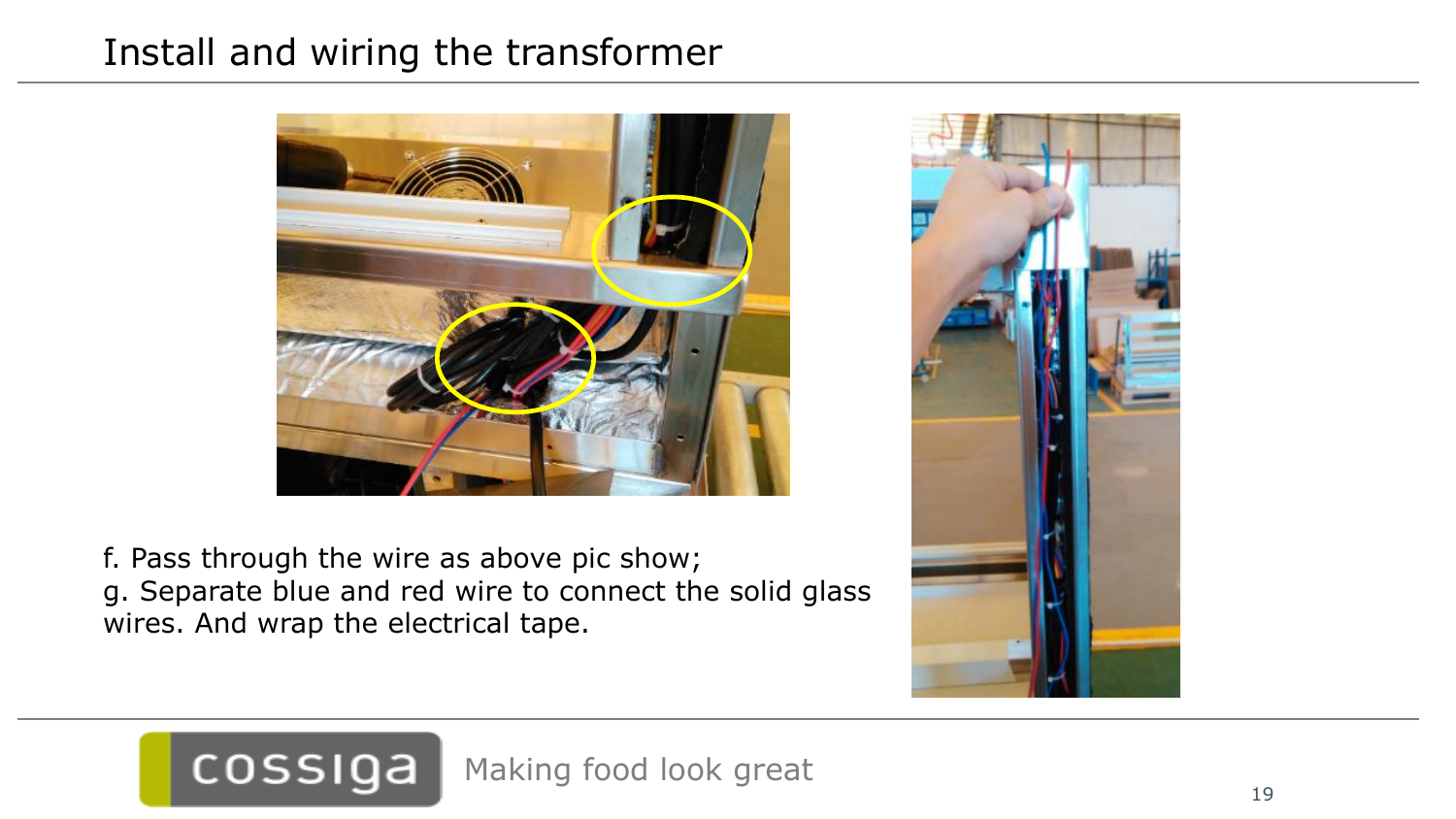

- 1. Turn on the power and test the unit, and feel whether the solid glass is warm;
- 2. Use the cable ties to tidy the wires.